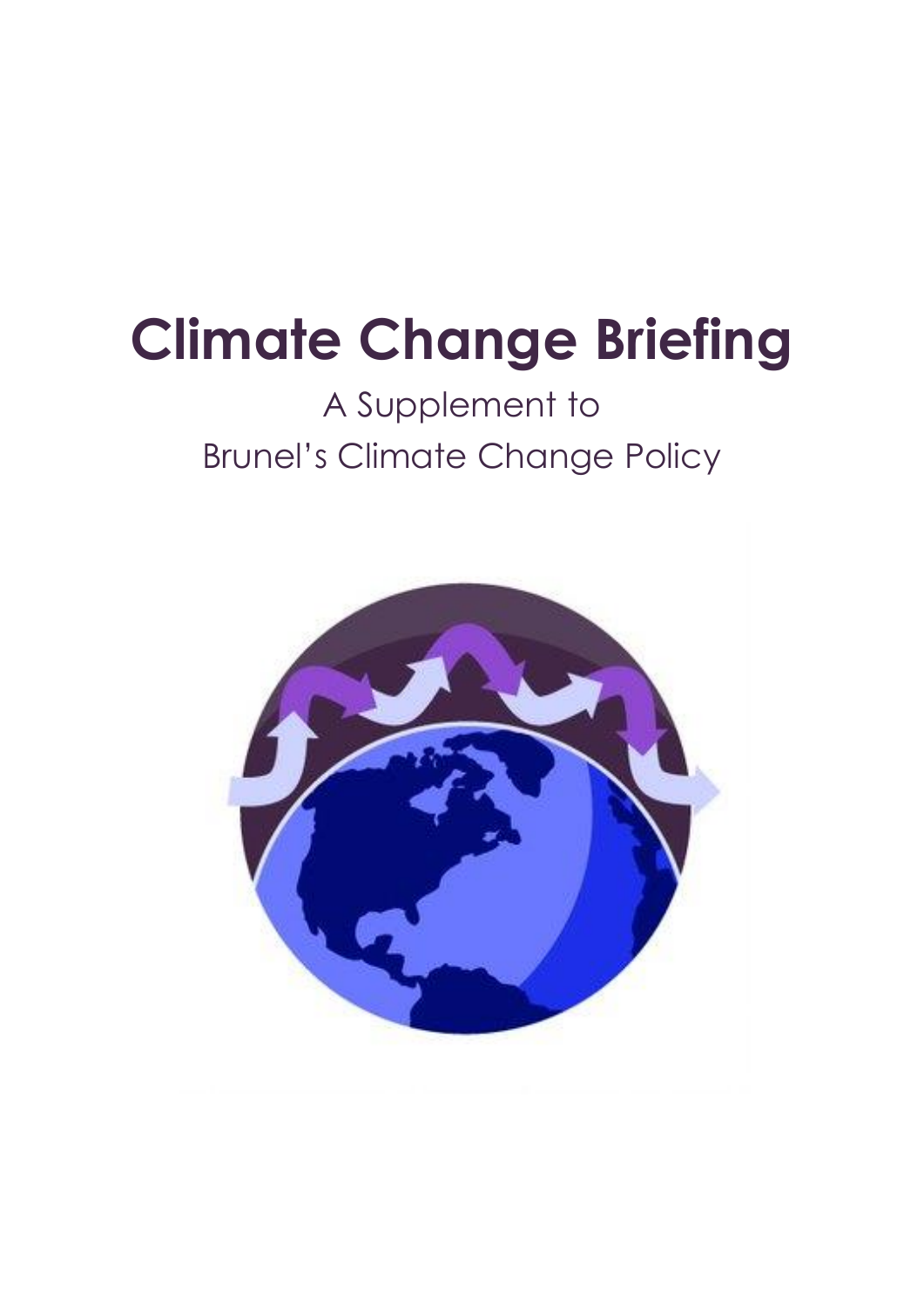

# **Climate Change Briefing**

#### **Purpose**

This briefing has been written to support Brunel's Climate Change Policy by providing further detail on the science of climate change, the policy response at international and national levels, and on the relationship and impacts of climate change to investors. The briefing also outlines some of the key climate-related terms and investor relevant initiatives, though this is a rapidly evolving area and is not an exhaustive list.

### **Introduction: Climate Change, Climate Policy and Investors**

#### **The Science**

Climate change is the defining issue for our world. It is global in scope, with impacts that will, and already are, affecting the natural and human systems of all aspects of our society, environment and economy. Scientific evidence<sup>1</sup> suggests that our climate is being altered faster than at almost any point in geological history with atmospheric concentrations of greenhouse gases higher than any time in the last 800,000 years. This has caused unprecedented warming of the climate system that can be observed through atmospheric warming, sea level rise and reducing ice levels. Along with more frequent and more extreme weather events. Continued increases in warming will amplify existing risks and create new risks with potential irreversible and catastrophic impacts on society and the environment.

Human activities are estimated to have already caused approximately 1.0°C of global warming, with warming likely to reach 1.5°C between 2030 and 2050 if emissions continue at the current rate. Warming is currently anticipated to reach 2.9-3.4°C<sup>1</sup> by 2100 with further warming in the next century if net-zero  $CO<sub>2</sub>$  emissions are not achieved. With no or limited overshoot of 1.5°C warming this century, global net CO<sup>2</sup> emissions are modelled to need to decline by about 45% from 2010 levels by 2030, reaching net zero around 2050. For limiting global warming to below 2°C, emissions will need to decline by about 25% by 2030 and reach net zero around 20702.

With the [Intergovernmental Panel on Climate Change's \(](#page-7-0)IPCC) fifth assessment report<sup>2</sup> categorically concluding human activity as the main cause of this climate change there has been increasing action to develop [mitigation](#page-5-0) and [adaptation](#page-4-0) strategies to tackle global warming, manage the risks of climate change and encourage a [just transition](#page-6-0) to a sustainable low carbon economy.

<sup>1</sup> de Coninck, H., A. Revi, M. Babiker, P. Bertoldi, M. Buckeridge, A. Cartwright, W. Dong, J. Ford, S. Fuss, J.-C. Hourcade, D. Ley, R. Mechler, P. Newman, A. Revokatova, S. Schultz, L. Steg, and T. Sugiyama, 2018: Strengthening and Implementing the Global Response. In: Global Warming of 1.5°C. An IPCC Special Report on the impacts of global warming of 1.5°C above pre-industrial levels and related global greenhouse gas emission pathways, in the context of strengthening the global response to the threat of climate change, sustainable development, and efforts to eradicate poverty [MassonDelmotte, V., P. Zhai, H.-O. Pörtner, D. Roberts, J. Skea, P.R. Shukla, A. Pirani, W. Moufouma-Okia, C. Péan, R. Pidcock, S. Connors, J.B.R. Matthews, Y. Chen, X. Zhou, M.I. Gomis, E. Lonnoy, T. Maycock, M. Tignor, and T. Waterfield (eds.)]. In Press.

<sup>2</sup> IPCC, 2014: *Climate Change 2014: Synthesis Report. Contribution of Working Groups I, II and III to the Fifth Assessment Report of the Intergovernmental Panel on Climate Change* [Core Writing Team, R.K. Pachauri and L.A. Meyer (eds.)]. IPCC, Geneva, Switzerland, 151 pp.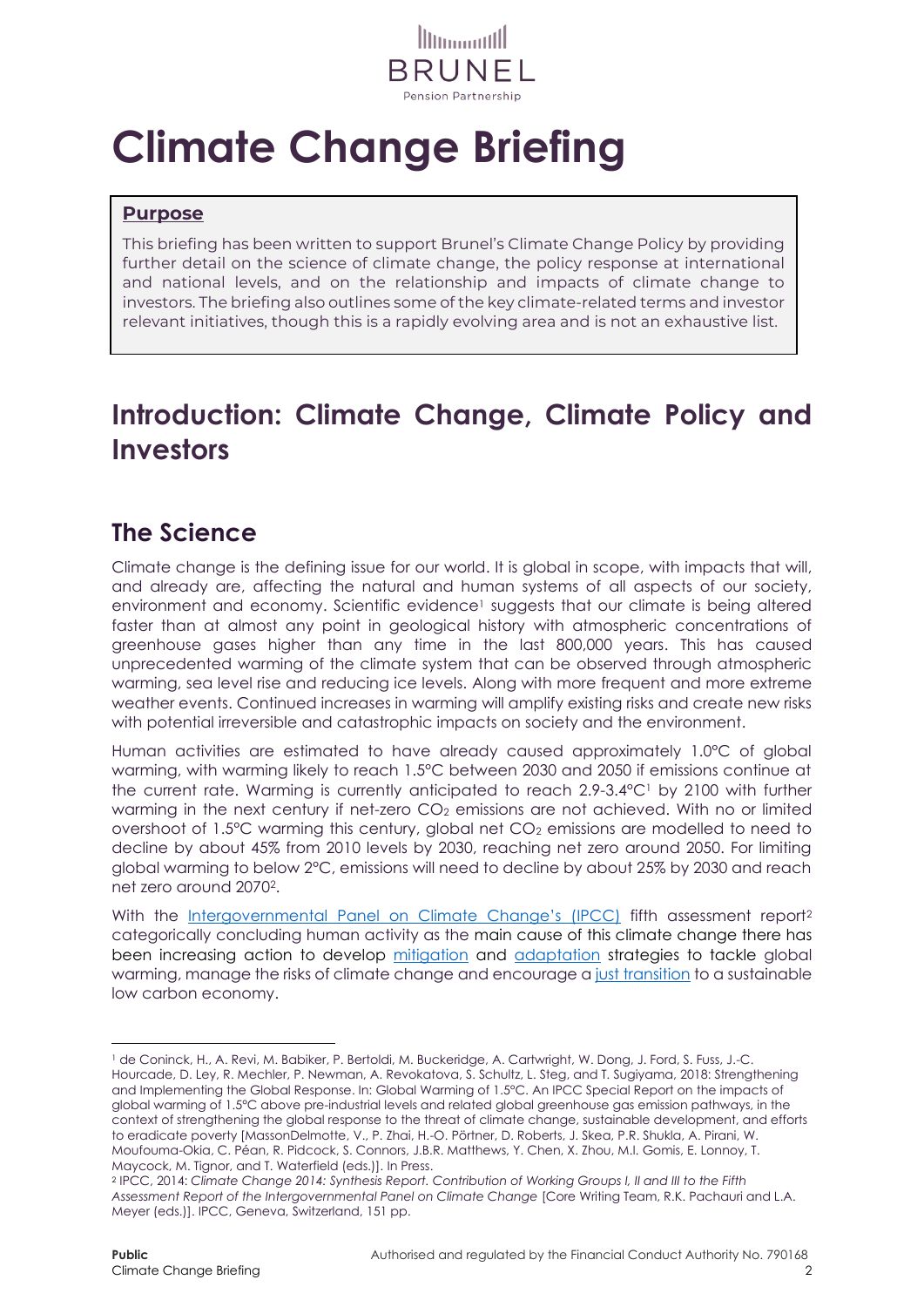

#### **Policy Response**

A key development in the global policy response to climate change was the 2015 Paris Agreement, a global consensus to combat the threat of climate change and to accelerate and intensify the actions and investments needed for a sustainable low carbon future. World governments committed to keep global temperature rise this century to well below 2°C compared to pre-industrial levels and aim to limit the increase even further to 1.5°C, through the implementation of [Nationally Determined Contributions \(NDCs\)](#page-6-1) that set out the actions countries would take to reduce greenhouse gas emissions. The Paris Agreement is important as the establishment of globally agreed targets provided a consensus for global policymakers and other actors on the future we want to achieve. Whilst the declared NDCs provide transparency on what nations are doing and how they are progressing to meet the goals, and achieve the future, of the Paris Agreement.

The European Union (including the United Kingdom) published a joint  $NDC<sup>3</sup>$  to reduce greenhouse gas emissions by at least 40% by 2030 compared to 1990 levels. This is in line with the separate EU objective, developed in the context of IPCC reports calling for warming to be kept around 2°C, to reduce greenhouse gas emissions by 80-95% by 2050. The United Kingdom's target is to reduce greenhouse gas emissions by 80% by 2050.

We are already on a pathway to reducing global  $CO<sub>2</sub>$  emissions. The next set of NDCs due to be announced in 2020 are intended to be a strengthening of signatories' targets and ambitions, in line with the Paris Agreement [ratcheting](#page-6-2) mechanism that envisions action on mitigation and adaptation intensifying as time progresses.

To assist policymakers and other actors in transitioning to a low carbon economy, illustrative emissions pathways have been developed that show what is required to limit global warming to the Paris Agreement goals. The IPCC 2018 Special Report<sup>4</sup> details four model emission pathways [\(P1, P2, P3 & P4\)](#page-5-1) that limit global warming to 1.5°C. All will require swift and extensive transitions of systems and [carbon dioxide removal](#page-4-1) at significant scale. The report identifies four key systems that will need wholesale transition as Energy, Land, Urban and Infrastructure, and Industrial Systems.

The substantial changes required for transition of our systems presents decisions in selecting one pathway over another. Which will result in compromises being made elsewhere and potential negative implications for people. Shifts to an alternate pathway could occur if a compromise is ultimately deemed too great or is seen to have unacceptable implications on sustainable development goals. The [Just Transition](#page-6-0) has been proposed as a framework that can be used to acknowledge the compromises and assist in reconciling them, with a foundation on advancing sustainable development goals in conjunction with reducing emissions.

Assessing global progress towards the Paris Agreement goals will begin in 2023, and continue every 5 years thereafter, with a [Global Stocktake](#page-5-2) (led by [UN Climate Change\)](#page-8-0) on climate adaptation and mitigation measures. The global stocktake will be an opportunity to refresh understanding with the best available science and developments made in mitigation and adaptation. It is expected the first global stocktake will signal that countries are well behind on climate mitigation and adaptation and will necessitate the next set of NDCs submitted in 2025 to be far more ambitious.

<sup>3</sup>https://www4.unfccc.int/sites/ndcstaging/PublishedDocuments/United%20Kingdom%20of%20Great%20Britain%20a nd%20Northern%20Ireland%20First/LV-03-06-EU%20INDC.pdf

<sup>4</sup> IPCC, 2018: Summary for Policymakers. In: Global Warming of 1.5°C. An IPCC Special Report on the impacts of global warming of 1.5°C above pre-industrial levels and related global greenhouse gas emission pathways, in the context of strengthening the global response to the threat of climate change, sustainable development, and efforts to eradicate poverty [Masson-Delmotte, V., P. Zhai, H.-O. Pörtner, D. Roberts, J. Skea, P.R. Shukla, A. Pirani, W. Moufouma-Okia, C. Péan, R. Pidcock, S. Connors, J.B.R. Matthews, Y. Chen, X. Zhou, M.I. Gomis, E. Lonnoy, T. Maycock, M. Tignor, and T. Waterfield (eds.)]. In Press.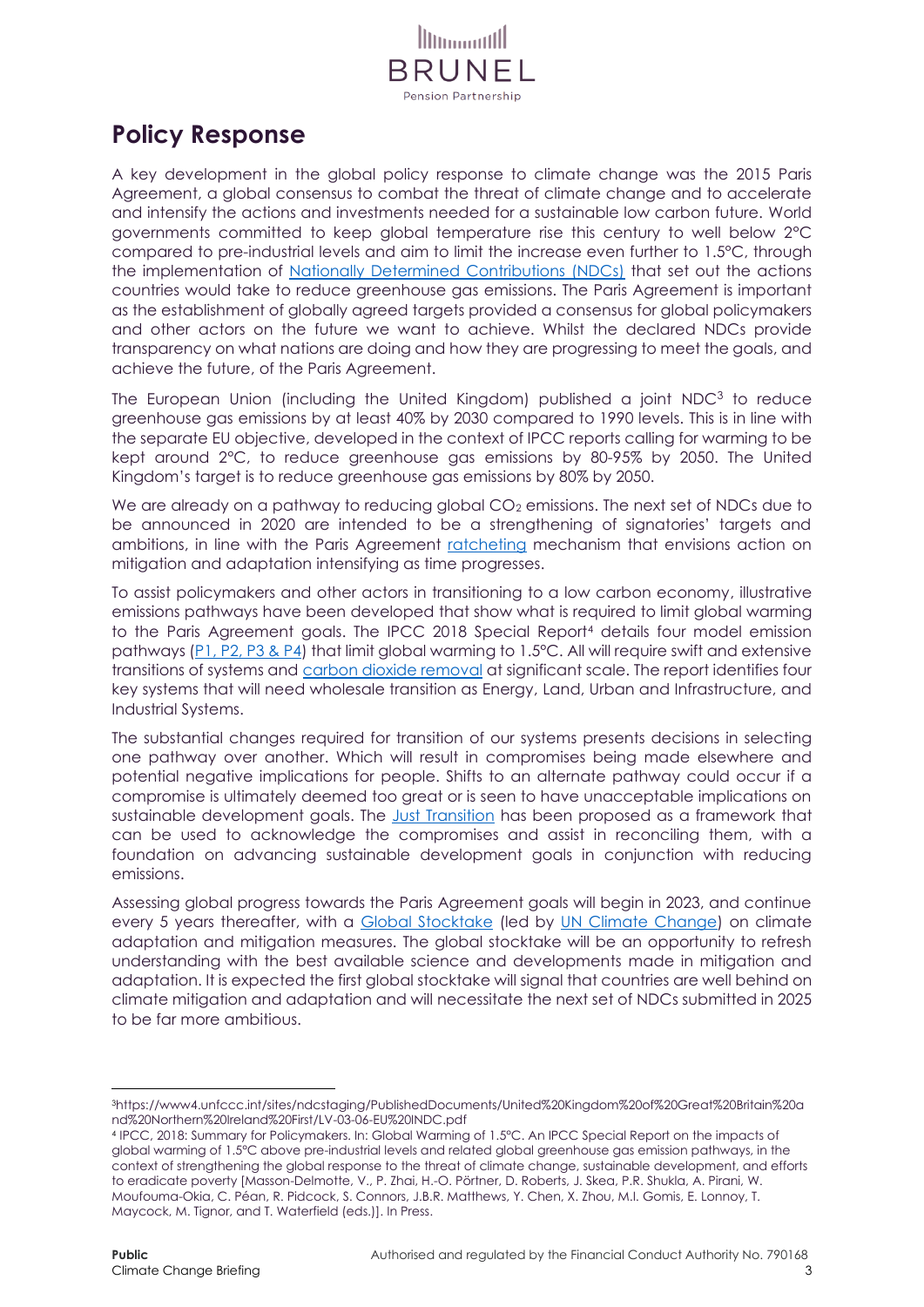

#### **Investors**

Investors will be acutely impacted by the risks and opportunities presented by climate change adaptation and mitigation. They will also have a crucial role to play in enabling progress on NDCs and the viability of achieving the ultimate goals of the Paris Agreement. The various pathways that could be taken to achieve net-zero CO<sub>2</sub> emissions will have diverse implications on investment risks and opportunities in sectors and mitigation and adaptation financial needs. In addition to the pathway taken, the level of warming that occurs will affect impacts and requirements, for example whether warming is limited to 2°C versus 1.5°C.

Investors will be crucial in influencing and supporting policymakers and company practices, and in the provision and shifting of capital for mitigation and adaptation needed to ensure a smooth transition to a low carbon economy. Climate mitigation efforts will require capital to be withdrawn from certain sectors and allocated to others.

The energy sector, responsible for two thirds of greenhouse gas emissions, is a key system needing transition action now. The decisions investors make on allocation of capital can on the one hand avoid potential stranded assets and carbon lock-in that will limit the ability to mitigate and on the other can provide financing for low carbon energy production. The [International Energy Agency](#page-5-3)'s World Energy Outlook<sup>5</sup>, through its use of policy driven scenarios, anticipates a US\$67 trillion reallocation of capital is needed to transition the global energy supply.

Transition and capital reallocation is already occurring, and changes can be seen in the real economy. The Climate Policy Initiative reported climate finance flows of US\$546 billion in 20186. Moreover it is estimated the green economy currently represents 6% of the market capitalization of global listed companies, approximately US\$4 trillion or about the same size as the fossil fuel sector7. However, the Climate Policy Initiative asserts the need for a radical increase in annual climate investment beyond climate finance as usual to meet the Paris Agreement goals.

In anticipation of the Paris Agreement global stocktake the UN [Principles for Responsible](#page-8-1)  [Investment](#page-8-1) has suggested a scenario that the 2023 global stocktake will force an 'Inevitable Policy Response'<sup>8</sup> if governments are to act more decisively with ambitious 2025 NDCs to meet the Paris Agreement targets. This could leave investors' portfolios exposed to significant policy risk, with PRI supposing ambitious policy changes across 8 key areas; coal phase-outs, ICE sales ban, [carbon pricing,](#page-4-2) [CCS](#page-4-3) and industry decarbonisation, zero carbon power, energy efficiency, land use-based greenhouse gas removal and agriculture. This would lead to large scale changes in certain sectors, particularly the energy sector, and would likely leave investors and the companies they invest in needing to react to significant regulatory requirements with certain business models potentially no longer viable.

Climate change presents an immediate systemic and material risk to the ecological, societal and financial stability of every economy and country on the planet. It has direct implications for investors and needs to be a strategic priority for all. It is becoming increasingly clear that climate change needs to be considered as part of core fiduciary duty<sup>9</sup>. The investment community has begun to respond to the risks of climate change and policy developments. Investors are using tools to manage climate change such as the [Transition Pathway Initiative](#page-7-1)  [\(TPI\),](#page-7-1) a global, asset-owner led initiative which assesses companies' preparedness for the transition to a low carbon economy.

- <sup>8</sup> https://www.PRI.org/download?ac=7102
- <sup>9</sup> https://www.PRI.org/fiduciary-duty

<sup>5</sup> https://www.iea.org/Textbase/npsum/WEO2016SUM.pdf

<sup>6</sup> https://climatepolicyinitiative.org/publication/global-landscape-of-climate-finance-2019/

<sup>7</sup> https://www.ftserussell.com/research/investing-global-green-economy-busting-common-myths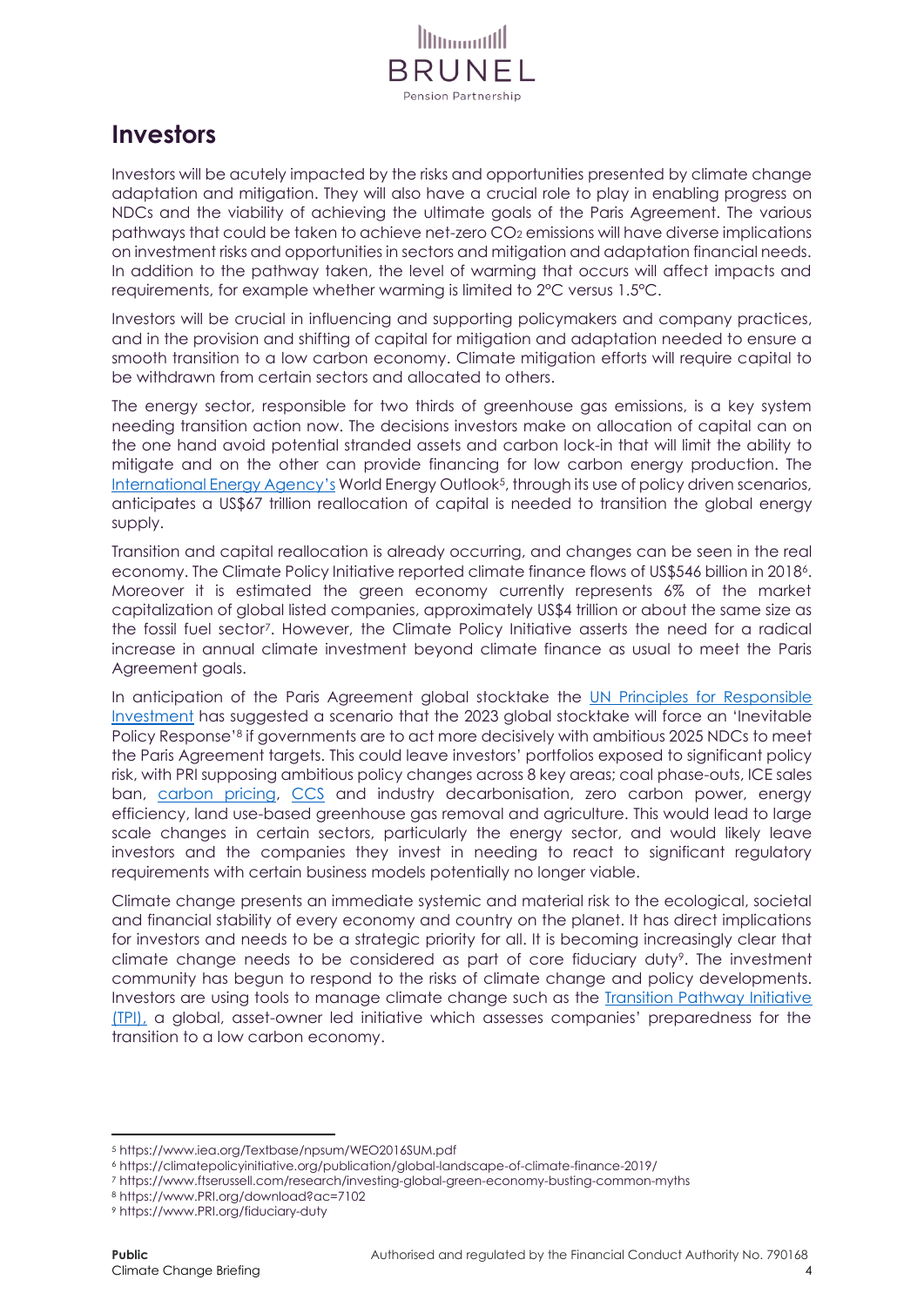

[Climate Action 100+](#page-7-2) has global investor support and is engaging with the world's largest corporate emitters. The Institutional Investors [Group on Climate Change](#page-7-3) is, alongside investors, developing some of the new tools and resources needed to better integrate climate risk and opportunity into portfolios. Whilst the [Taskforce on Climate-related Financial Disclosures,](#page-7-4) a voluntary initiative, is stimulating improvements in corporate provision of financially material climate-related data.

#### **Key climate-related terms and definitions**

**Asset Classes –** all asset classes will be affected by the physical and transition risks and investment opportunities presented by climate change but will be affected in diverse ways across regions and sectors. For example, investors in real estate could be highly exposed to the physical risks of climate change however there will also be opportunities through energy efficiency and mitigating energy use in construction.

<span id="page-4-3"></span>**Carbon Capture and Storage (CCS) –** is the process of separating carbon dioxide from industrial and energy-related sources, with transportation to a location for long-term storage of it in isolation from the atmosphere. An associated process is bioenergy with carbon dioxide capture and storage (BECCS) which is CCS applied to bioenergy production. This process can be used to remove carbon dioxide from the atmosphere.

<span id="page-4-1"></span>**Carbon Dioxide Removal –** is the process of removing carbon dioxide from the atmosphere. Most IPCC pathways require the use of Carbon Dioxide Removal, particularly if overshoot occurs, often at an untested scale. Carbon Dioxide Removal can come in the form of enhancing natural sinks for example afforestation. Or in more technological form such as bioenergy with carbon capture storage (BESCCS). Carbon Dioxide Removal technology at scale is mostly conceptual and is likely to require extensive investment. Some Carbon Dioxide Removal methods are likely to impact on other sustainable development goals which could affect uptake.

**Carbon Footprint –** a carbon footprint is a measure of the carbon emissions associated with companies within an investment portfolio. Using a portfolio carbon footprint enhances understanding of emissions in the portfolio, allowing comparison with global benchmarks, informing investment strategy and can be used to engage investment managers on climate change considerations.

**Carbon Offsetting –** is the reduction in emissions made in order to compensate for emissions made elsewhere. This can be achieved through carbon markets such as the European Union Emissions Trading System where institutions can trade emissions allowances. The development of a linked international carbon market is envisaged as playing a key role in reducing global emissions.

<span id="page-4-2"></span>**Carbon Pricing –** is harnessing market forces by attributing a price for releasing carbon dioxide emissions. Pricing carbon to more accurately reflect carbon emission climate costs will help stimulate sectors to transition to low carbon alternatives. It is seen as a key mitigation policy. Carbon pricing currently covers 20% of global emissions, PRI forecasts first movers to implement carbon pricing of US\$40-60/tCO<sub>2</sub> by 2030<sup>10</sup>. To achieve Paris Agreement goals IEA suggests carbon pricing increasing to US\$140 by 2040 in advanced economies. Emissions intensive industries are beginning to apply internal carbon pricing in their investment decisions in anticipation of policy developments.

<span id="page-4-0"></span><sup>10</sup> https://www.PRI.org/climate-change/the-inevitable-policy-response-policy-forecasts/4849.article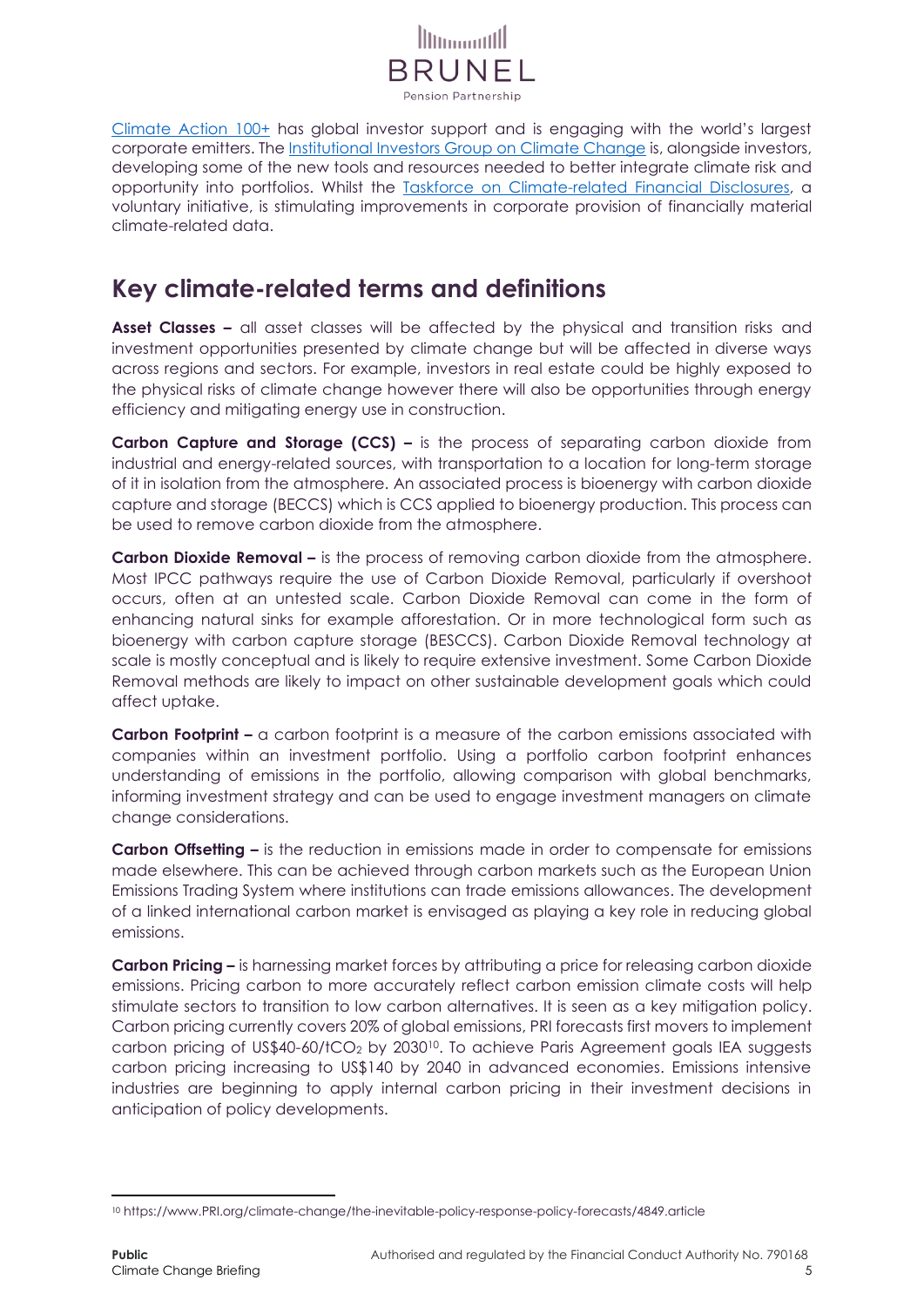

**Climate Adaptation –** the process of adjusting to changes in climate and its impacts thereby building resilience in systems. Investing in adaptation can help manage the physical risks of climate change. There are challenges in calculating costs from the physical impacts of climate change and the amount of adaptation needed, though some estimates see adaptation needs in developing countries as US\$140bn per year to US\$300bn per year by 2030 under a 2°C warming scenario11. Adaptation needs will increase with warming and differentiate by region.

<span id="page-5-0"></span>**Climate Mitigation –** the process of reducing sources of greenhouse gas emissions. Investors will be central to shifting capital flows to decarbonise the global economy and reduce greenhouse gas emissions. There are transition and physical risks to investors as, for example, material carbon pricing is implemented in high emitting sectors. However, there are also opportunities, for example through renewable energy generation.

<span id="page-5-2"></span>**Global Stocktake –** the global stocktake is a formal aspect of the Paris Agreement requiring an assessment of the collective progress in achieving the goals of the Paris Agreement. The first will occur in 2023 and every five years thereafter. It is intended to inform countries in updating and enhancing their NDCs and climate action.

<span id="page-5-3"></span>**International Energy Agency's World Energy Outlook**<sup>12</sup> **–** provides a set of future scenarios to 2040 based on current policy decisions and global goals, describing changes that would occur in the energy system, and with a focus on the provision of affordable energy for all.

- Current Policies Scenario is a baseline scenario with the world continuing along the current path with no change in policy. With energy demand increasing by 1.3% each year it shows a continuous increase in energy emissions and strain on energy security.
- Stated Policies Scenario provides a scenario for fully implemented announced policies and targets. It shows energy demand rise 1% each year, rise in emissions slow but do not peak by 2040 as energy transition actions by sectors and countries are counteracted by an expanding global economy and growing population.
- Sustainable Development Scenario is a pathway to meeting global warming limits of the Paris Agreement and achieve the sustainable development goals related to universal energy access and clean air. It requires extensive emissions cuts and technological transformation across the energy system. In contrast to IPCC scenarios SDS does not use net-negative  $CO<sub>2</sub>$  emissions methods. If net-negative emissions are achievable at scale IEA predicts SDS has a 50% chance of limiting global warming to 1.5°C, and without to 1.65°C.

<span id="page-5-1"></span>**IPCC (P1-P4) Scenarios<sup>13</sup> –** these are a set of mitigation scenarios that achieve net emissions reductions to limit global warming to 1.5°C with no or limited overshoot.

- P1 Innovations result in lower energy demand up to 2050 while living standards rise, especially in the global South. A downsized energy system enables rapid decarbonization of energy supply.
- P2 A broad focus on sustainability including energy intensity, human development, economic convergence and international cooperation, as well as shifts towards sustainable and healthy consumption patterns, low-carbon technology innovation, and well-managed land systems.
- P3 Societal as well as technological development follows historical patterns. Emissions reductions are achieved through production changes over reduction in demand.

<sup>11</sup> https://igcc.org.au/wp-content/uploads/2017/03/Adaptation\_FINAL.pdf

<sup>12</sup> https://www.iea.org/weo2019/

<sup>13</sup> https://report.ipcc.ch/sr15/pdf/sr15\_spm\_fig3b.pdf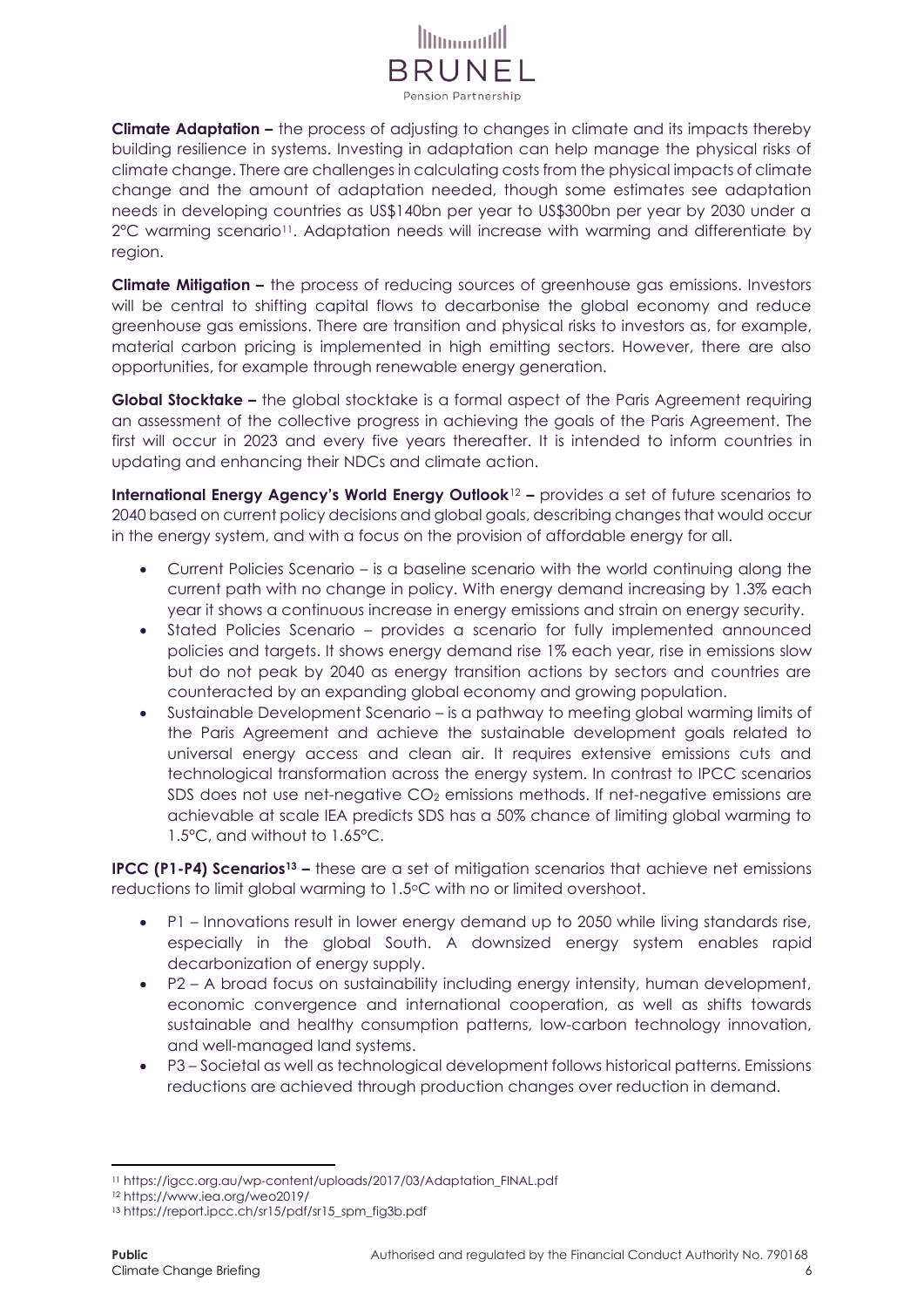

• P4 – Economic growth and globalization lead to widespread adoption of greenhousegas-intensive lifestyles. Emissions reductions are mainly achieved through technological means, making strong use of CDR through the deployment of BECCS.

<span id="page-6-0"></span>**Just Transition –** the concept of a just transition is a key element of climate strategy – acknowledging that the impacts of climate change and the transition to a low carbon economy will impact people disproportionality – and requiring that climate change policy and action is socially sustainability, taking account of workers' rights and community interests. A just transition will be more stable, reducing transition risk and will improve achievement of the sustainable development goals. Investors have a role to play through their capital allocation and engaging with companies and policymakers.

<span id="page-6-1"></span>**Nationally Determined Contributions (NDCs) –** is where a country that has joined the Paris Agreement details its plans for emissions reduction. NDCs by country vary in detail. The first set of NDCs came after the Paris Agreement in 2015 with countries expected to update their NDCs every 5 years thereafter. NDCs highlight a country's intentions and are a signal to policymakers and other actors.

**Physical Risk –** risks related to the physical impacts of climate change. Physical risks can be described as acute (e.g. increases in extreme weather events) or chronic (e.g. rising sea levels) and can have a range of effects on investments. From direct damage to an asset value or through necessitating operational changes. Physical risk is anticipated to increase with warming and could increase exponentially.

<span id="page-6-2"></span>**Ratcheting mechanism –** is a concept in the Paris Agreement, linked to the outcomes of the global stocktake, which will see countries setting more ambitious NDCs and taking greater action on climate mitigation and adaptation as time progresses. Policy developments will occur with differing levels of severity.

**Temperature overshoot –** this concept describes the situation in many scenarios and emissions pathways where temperature limits are temporarily exceeded with the intention of actively reducing levels later. It generally requires the use of CDR at scale with potential negative implications for other sustainable development goals.

**Transition Risk –** risks related to transitioning to a low carbon economy. TCFD categorises transition risks into policy & legal, technology, market and reputation. Delayed action from policy makers is likely to increase transition risk as transition becomes faster and disorderly.

### **Relevant Climate Change Initiatives**

There are several initiatives that are already helping investors to integrate climate change into investment considerations and resources to advise investors on analysing portfolios14. The following section will provide an overview of some of the key climate initiatives, programmes and resources that will assist in managing climate change risk and opportunities and in aligning investment strategies with a well below 2°C scenario.

**Climate Policy Initiative –** whilst not an initiative or programme directly for investors the Climate Policy Initiative provides extensive research on climate finance, energy finance and land use.

<sup>14</sup> https://www.iigcc.org/download/addressing-climate-risks-and-opportunities-in-the-investmentprocess/?wpdmdl=623&refresh=5dcededdf0f121573838557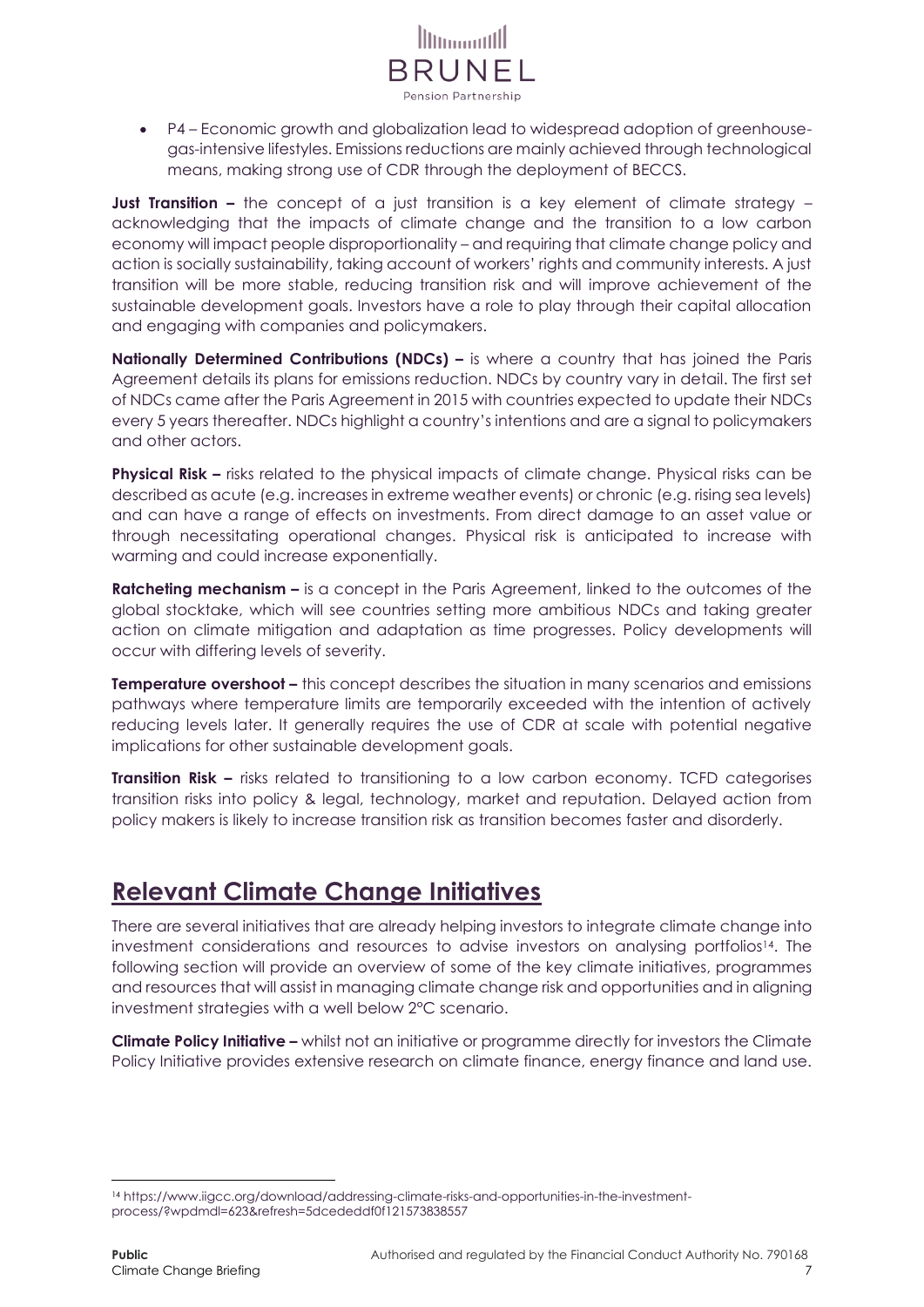<span id="page-7-2"></span>

**Corporate engagement –** collective engagement initiatives are valuable tools to amplify the investor voice with companies, industries and policymakers. They will play a crucial role in the transition to low carbon economy. **Climate Action 100+** is an initiative targeting the world's largest corporate emitters which account for over two-thirds of annual global industrial emissions.

**The EU Taxonomy<sup>15</sup> –** the EU taxonomy is a framework of economic activities assessed and classified based on their contribution to EU sustainability related policy objectives including climate change mitigation and adaptation. Investors can use the taxonomy to identify investment opportunities that contribute to climate policy objectives and, also to evaluate the extent to which existing portfolios meet climate objectives.

**GRESB<sup>16</sup> –** provides environmental, social and governance data and benchmarks in real estate and infrastructure, two sectors critical to successfully achieving Paris Agreement goals and exposed to significant physical and transition risk. GRESB is developing 1.5 and 2-degree decarbonization pathways for real estate assets by applying global carbon budgets. Each pathway will extend to 2050 and be aligned with the global warming goals as set out in the Paris Agreement.

<span id="page-7-3"></span>**Institutional Investors Group on Climate Change Investor Practices programme<sup>17</sup> –** the IIGCC programme is developing tools and resources to help the investment community better integrate climate risks and opportunities into their investment decision-making. One such initiative is the IIGCC Paris Aligned Investment Initiative<sup>18</sup> that is developing methodologies to assess alignment of different asset classes and portfolios to Paris Agreement goals. It will propose new metrics that allow asset owners and investment managers to explain, in a consistent and comparable manner, how their portfolios compare to the goals of a net zero carbon future and of keeping global temperature rise below 2°C.

<span id="page-7-0"></span>**Intergovernmental Panel on Climate Change (IPCC) –** is the United Nations body for assessing the science related to climate change. IPCC reports are neutral, policy-relevant but not policy-prescriptive and are key knowledge resources for policymakers and international agreements on climate change.

<span id="page-7-4"></span><span id="page-7-1"></span>**Taskforce on Climate-related Financial Disclosures<sup>19</sup> –** a resource supported by many investors, TCFD have developed a set of voluntary, consistent climate-related financial disclosures that can be used by companies. The recommendations are forward-looking information on the material financial impacts of climate-related risks and opportunities, including those related to the global transition to a lower-carbon economy. Investors can use the disclosures to evaluate companies and are also encouraged to provide their own disclosures, with particular value associated with scenario-based analysis.

<sup>15</sup>https://ec.europa.eu/info/sites/info/files/business\_economy\_euro/banking\_and\_finance/documents/190618 sustainable-finance-teg-report-taxonomy\_en.pdf

<sup>16</sup> https://gresb.com/investors-initiative-assess-climate-change-transition-risk-global-real-estate-investment-portfolios/ <sup>17</sup> https://www.iigcc.org/our-work/investor-practices-programme/

<sup>18</sup> https://www.iigcc.org/download/iigcc-paris-aligned-investment-

initiative/?wpdmdl=2292&refresh=5de5d33f47a8f1575342911

<sup>19</sup> https://www.fsb-tcfd.org/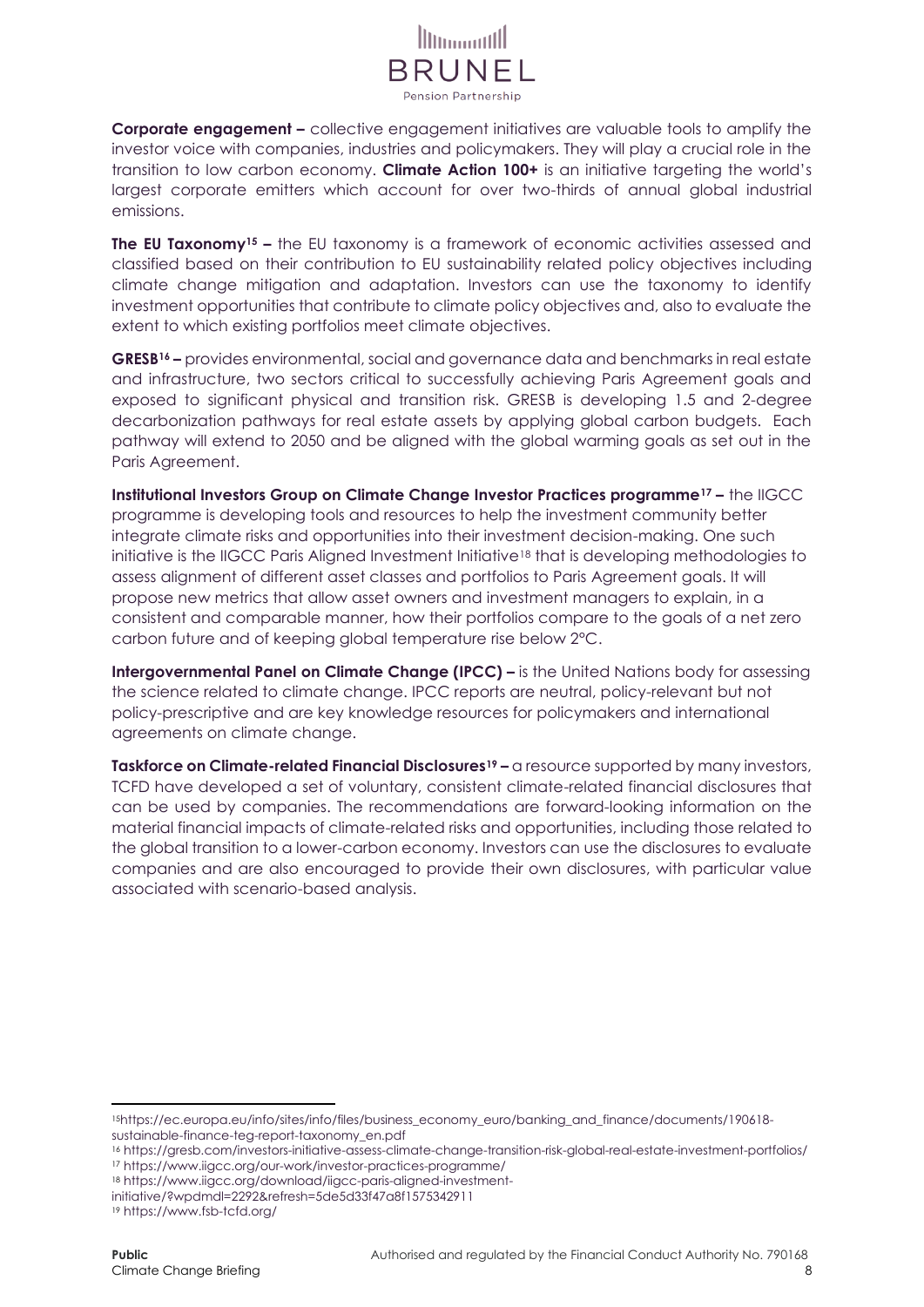

**Transition Pathway Initiative (TPI)<sup>20</sup> –** is an asset owner led initiative that supports investors in assessing how companies in high-impact sectors, including oil & gas, mining and electricity generation, are preparing for the transition to a low carbon economy. TPI assesses companies' preparedness in two areas:

- Management quality: TPI evaluates and tracks the quality of companies' management of their greenhouse gas emissions and of risks and opportunities related to the low carbon transition.
- Carbon performance: TPI evaluates how companies' planned or expected future carbon performance compares to international targets and national pledges made as part of the Paris Agreement.

<span id="page-8-1"></span>Investors are using the tool and its data in a range of ways, including informing their investment research, informing their engagement with companies and tracking managers' holdings.

**United Nations Principles for Responsible Investment: climate change initiatives<sup>21</sup> –** PRI has a programme of investor initiatives all committed to realising the goals of the Paris Agreement. Collaboration in initiatives such as these will be vital in stimulating large scale action on climate change.

- The Investor Agenda focusses on scaling up action critical to achieving the Paris Agreement.
- The Net-Zero Asset Owner Alliance is a commitment from asset owners to transition investment portfolios to net-zero GHG emissions by 2050.
- The Montreal Carbon Pledge mobilises investors to commit to measure, disclose and reduce their portfolio carbon footprints.
- iCinternational is a commitment by private equity players to reduce emissions and collaborate with peers to contribute to achieving the goals of the Paris Agreement.

<span id="page-8-0"></span>**United Nations Framework Convention on Climate Change<sup>22</sup> –** is an international environmental treaty established in 1994 and ratified by 197 countries. The ultimate goal is to stabilise greenhouse gases at levels that would prevent dangerous anthropogenic interference with the climate system. The Convention formally meets yearly at Conference of the Parties (COP) events. The Paris Agreement was agreed by Parties of the UNFCCC to build upon the aims of the Convention. UN Climate Change is the secretariat to the UNFCCC.

<sup>20</sup> https://www.transitionpathwayinitiative.org/

<sup>21</sup> https://www.PRI.org/climate-change

<sup>22</sup> https://unfccc.int/